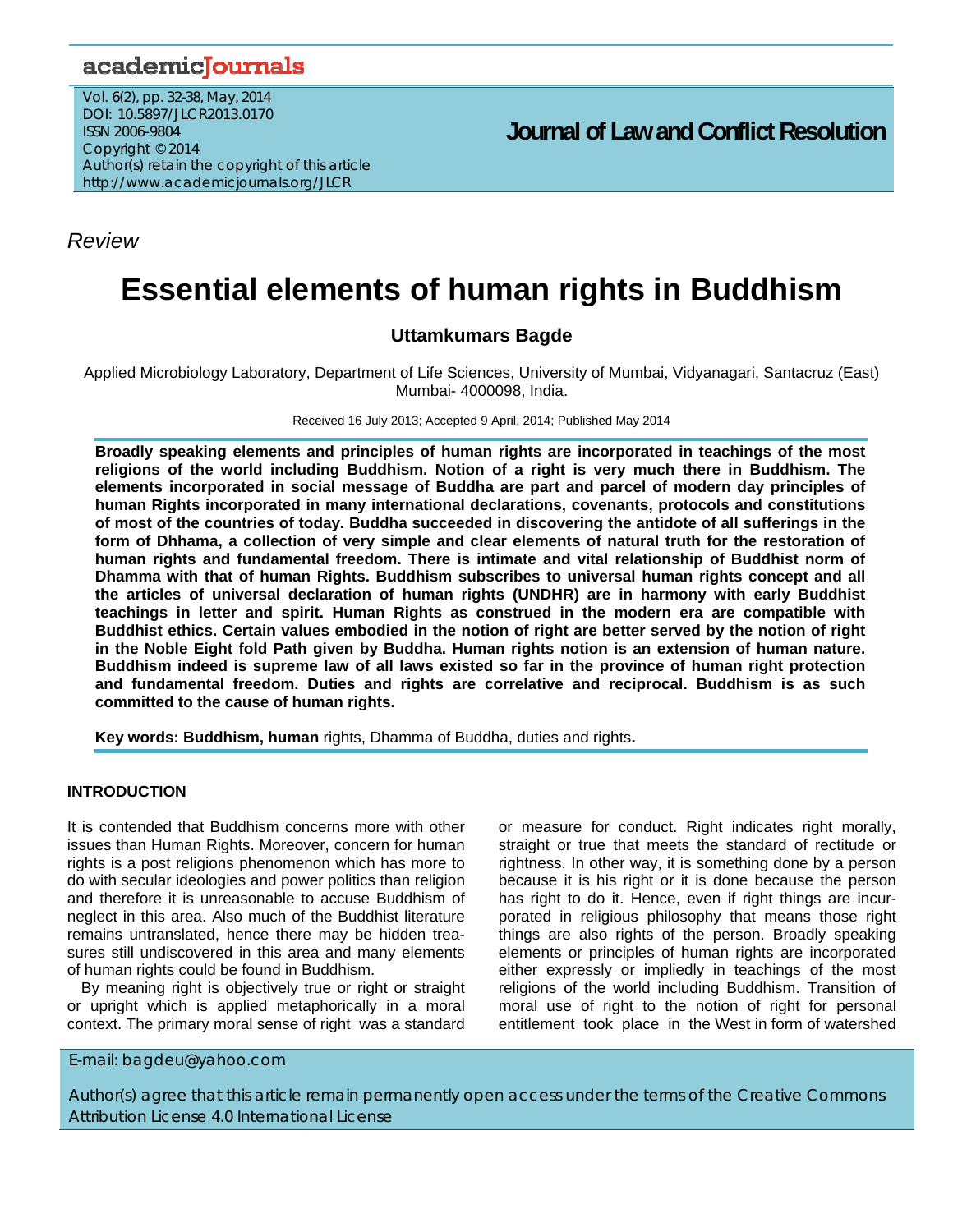that happened during the late middle Ages. It was the concept of natural rights then that got evolved towards the end of Seventeenth century as reported by John Locke. Earlier, use of this connotation was in Thirteenth century and Grotius used it in Seventeenth century. Modern use of right emanated in Hobbes writings in the middle of seventeenth century. Natural rights are in alienable and have not been conferred on person by any judicial or political entities and hence someone cannot be deprived of his/her rights by these or other entities. Concept of natural Rights of Seventeenth and Eighteenth centuries culminated in the notion of human Rights of eighteenth Centuries that continues to prominence in  $20<sup>m</sup>$ and 21<sup>st</sup> Centuries.

It is historical process through which concept of human rights evolved. Moreover the idea was not entirely new and there has been influence of Christian doctrine on it in many respects too. Also philosophical justification of Human Rights has been found in other philosophies and religions including Buddhism (Demien 1995). The basic concept of human rights envisages right as something personal to individual, it may be thought of as something an individual has.

By definition, Right is benefit which confers upon its holder either a claim or liberty. Modern concept of human rights is however many faceted concept. In metaphorical and moral sense right word is seen in Buddhist as well as other languages. However, in Pali there is no word that actually conveys idea of rights, as subjective entitlement. But the notion of rights may be distributed among a variety of terms in Buddhist languages, as in Latin language it could be librettos, jurisdictio, dominium etc. Also cultures may depict concept of rights without having vocabulary which expresses the concept. Thus, concept may be used rather than have it in words and persons might have used the concept of right without explicitly having a single word for it. Like English terms right and duty are translated as ought, concept of right may exist where a word for it does not. Dharma in Buddhism conveys what is right and just in all contexts and from all perspectives. The word Religion according to Dr. Ambedkar is an unidentified word with no fixed meaning and that is because religion has passed through many stages. The concept of each stage was called religious thought. The concept at one stage has not had the same connotation which it had in the preceding stage. Its meaning is likely to differ in the succeeding stages. The concept of religion was never fixed but it varied from time to time. Similarly the concept and scope of Human Rights is ever changing. It is dynamic and liberal in nature and wider in its scope.

As Buddha and Buddhism is concerned, anything that does not relate to man's welfare cannot be accepted to the word of Buddha. According to Buddha, his Dhamma (religion) had nothing to do with God and soul. His Dhamma has nothing to do with life after death

(Ambedkar 1984, 1992). The Centre of Dhamma is man and relation of man to man in his life on earth. The world is full of suffering and to remove this suffering from the world is the only purpose of Dhamma. Nothing else is Dhamma. According to Dhamma if every person followed the path of purity, the path of righteousness and the path of virtue, it would bring end of all sufferings. According to path of purity the principles recognized by it are: Not to injure or kill, not to steal or appropriate to one selfanything which belongs to another, not to speak untruth, not to indulge in lust, not to indulge in intoxicating drinks. According to the path of Righteousness there are eight constituents called Ashtang Marg that is, (i) Right look (ii) Right Intension (iii)Right Speech (iv) Right Action (v) Right Effort (vi) Right Means of Livelihood (vii) Right Mindfulness and (viii) Right Concentration. According to Buddha the path of virtues meant - (i) Sila (moral temperament, not to do evil), (2) Dana ( giving ones possessions even one's life for the good of others), (3) Uppekha ( detachment from indifference), (4) Nekkhama (renunciation of the pleasure of the world), (5) Virya (right endeavor), (6) Khanti (is forbearance, not to meet hatred by hatred), (7) Succa (is truth in speech and never to tell a lie), (8) Adhithana (resolute determination to reach the goal), (9) Karuna (loving kindness to human beings), (10) Maîtri (fellow feeling to all living beings) Anand, (2002).

According to some Samadhi is Buddha's principle teaching or Vippassana, is his main teaching, to some it is metaphysics, mysticism or selfish abstraction from world, to some it is systematic repression of every impulse and emotion of the heart. This divergence of views is astonishing. On the other hand many consider that Buddha gave a social massage through his dhamma. The massage include, teaching of Ahinsa (nonviolence), peace, justice, love, liberty, equality and fraternity etc. which clearly and conclusively indicate that Buddha very much gave a social massage through his teachings. The elements incorporated in his social massage are part and parcel of modern day principles of human Rights incurporated in many international declarations, covenants, protocols and constitutions of most of the countries of today. According to him Dhamma means Dhammawhich is not Adhamma and which is Sadhamma. Dhamma means to maintain purity of life, to reach perfection in life, to live in Nibbana (that means idea of happiness of a sentient being, when in Samsara (when alive), exercise of control over the flames of the passions which are always on fire. Unhappiness is the result of greed and greed is the bane of life of those who have as well as of those who have not. Nibbana is another name of righteous life. To give up craving, to believe that all compound things are impermanent, to believe that Karma is the instrument of moral order. This also means belief in supernatural, belief in God, belief in soul, union with Brahma is a false Dhamma, belief in sacrifices, belief based on speculation, is not Dhamma, belief in infallibility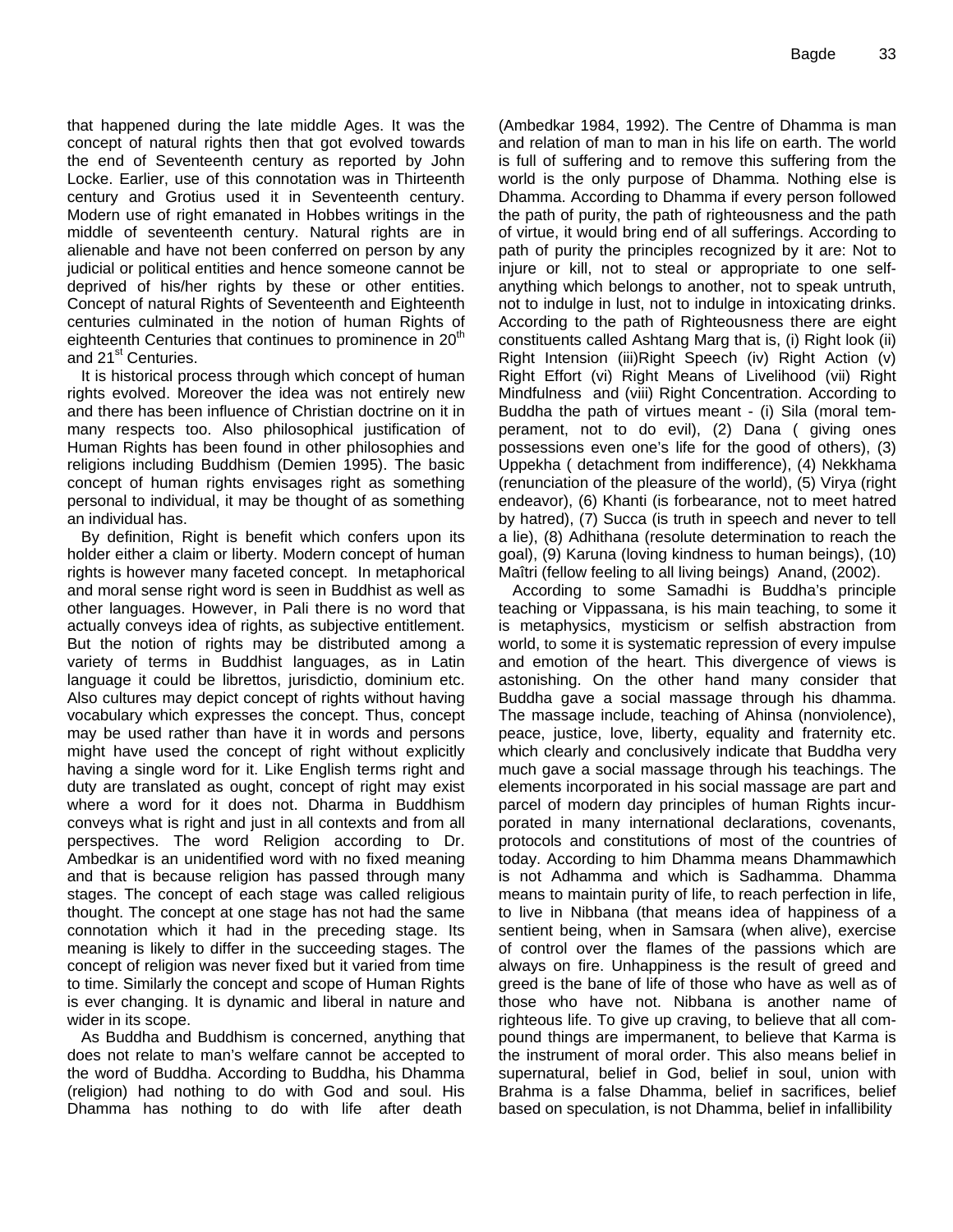of books of Dhamma is not Dhamma. According to Buddha Saddhamma among other things include making the world a kingdom of Righteous, making learning open to all, breaking down barriers between man and man, worth and not birth is the measure of man. Dhamma to be saddahmma must promote equality between man and man. It is Saddhamma when it touches Maitri (love for living beings). Dhamma to be Saddhamma must pull down all social barriers. As to Buddha's sense of equality and equal treatment is concerned, he never claimed any exception and whatever rules the Blessed Lord made were voluntarily and willingly accepted by him and followed by him as much as by the bhikkhu.

United Nations conceived the philosopthy of the protection of human rights and fundamental freedom as a reaction of international community against holocaust created in the World War II. Preamble to the UN charter reaffirms faith in fundamental human rights and in the dignity and worth of human person, in the equal rights of men and women. Spiritual horizon of India was under cloud when Prince Siddharth (Buddha) was born. Humanity was eclipsed. Under the religious sanction of the Brahmanical order, human sacrifice and animal sacrifice were rampant and abated. Hatred and discrimination against each other was legally nourished cunningly.

Bonded labor, exploitation, slavery, sexual abuses were common. Siddharth Buddha was grieved to see this stage. Finally he succeeded in discovering the antidote of all sufferings in the form of Dhhama, a collection of very simple and clear elements of natural truth for the restoration of human rights and fundamental freedom.

Present study envisages critical analysis of Human rights perspectives in Buddhist philosophy, essential elements of human rights expressed and implied in Buddhism and its compatibility with modern concept of human rights and universal declaration of human rights.

### **Human Rights concept as per UDHR 1948**

Universal declaration of human rights 1948 of United Nations is considered as a model for all human rights documents and charters. This thirty article declaration has also prompted and influenced other subsequent constitutions of the world including Indian constitution of 1950. It was adopted on  $10^{th}$  Dec. 1948 by General Assembly of the United Nations. Provisions of it constitute general principles of law of humanity (Bagde

2007). The rights proclaimed by UDHR include right to life, liberty, security of person, equality before the law, privacy, marriage and protection of family life, social security, participation in government, work, protection against un employment, rest and leisure, a minimum standard of living, and enjoyment of arts, subject only to morality, public order and general welfare (Article

29.2).

As per Article 3 every one has right to life, liberty and security, while Article 4 states that no one shall be held in slavery or servitude. Some rights are claim rights and others are liberty rights as confirmed by Article 2. According to Article 29.1 every one has duties to the community in which alone the free and full development of his personality is possible.

## **Buddhist philosophy in relation to Universal Declaration Concept**

There is intimate and vital relationship of Buddhist norm of Dhamma with that of human Rights. Buddhist sees the concept of human rights as a legal extension of human nature and it is crystallization or formalization of mutual respect and concern of all persons, stemming from human nature. Few would disagree with the proposition that human rights are grounded in human nature and human nature is the ultimate source of human rights. Rights are actually extensions of human qualities such as security, liberty and life.

It seems that modern Western notions of human rights are compatible with Buddhist elements of human rights, as Buddhist principles endorse principles of Universal Declaration of human rights. Thus Buddhism subscribes to universal human rights concept without any reservation or exceptions and all the articles are in harmony with early Buddhist teachings in letter and spirit. Every Article of Human Rights has been adumbrated, cogently upheld and meaningfully incorporated in an overall view of life and society by Buddha. Early Buddhist teachings were in harmony with the spirit of Universal Declaration of Hunan Rights. There is a broad agreement that Buddhist teachings contribute to contemporary human rights movements. According to Kenneth Inada (1982) there is an intimate and vital relationship between Buddhist Dhamma and human Rights. It is human nature that is more basic and larger issue in comparison to human rights according to Buddhism. Human rights concept is legal extensionof human nature, it is indeed formalization of the mutual respect and concern for all persons which has stemmed from human nature. Therefore human rights are grounded in human nature. Human nature is the ultimate source of human rights and also rights are extensions of human qualities, like liberty, life and security. Also Buddhism credits the human personality with dignity and moral responsibility. Buddhism therefore contributes to an ethic of human rights.

Buddhist thought is in accord with Article1 of 1 of UDHR which states "all human beings are born free and equal in dignity and rights" and other Articles of UNDHR (Perera, 1991) for the advancement of human beings. Universal rights are consistent with Buddhist morality, the most persuasive argument being based on the Buddhist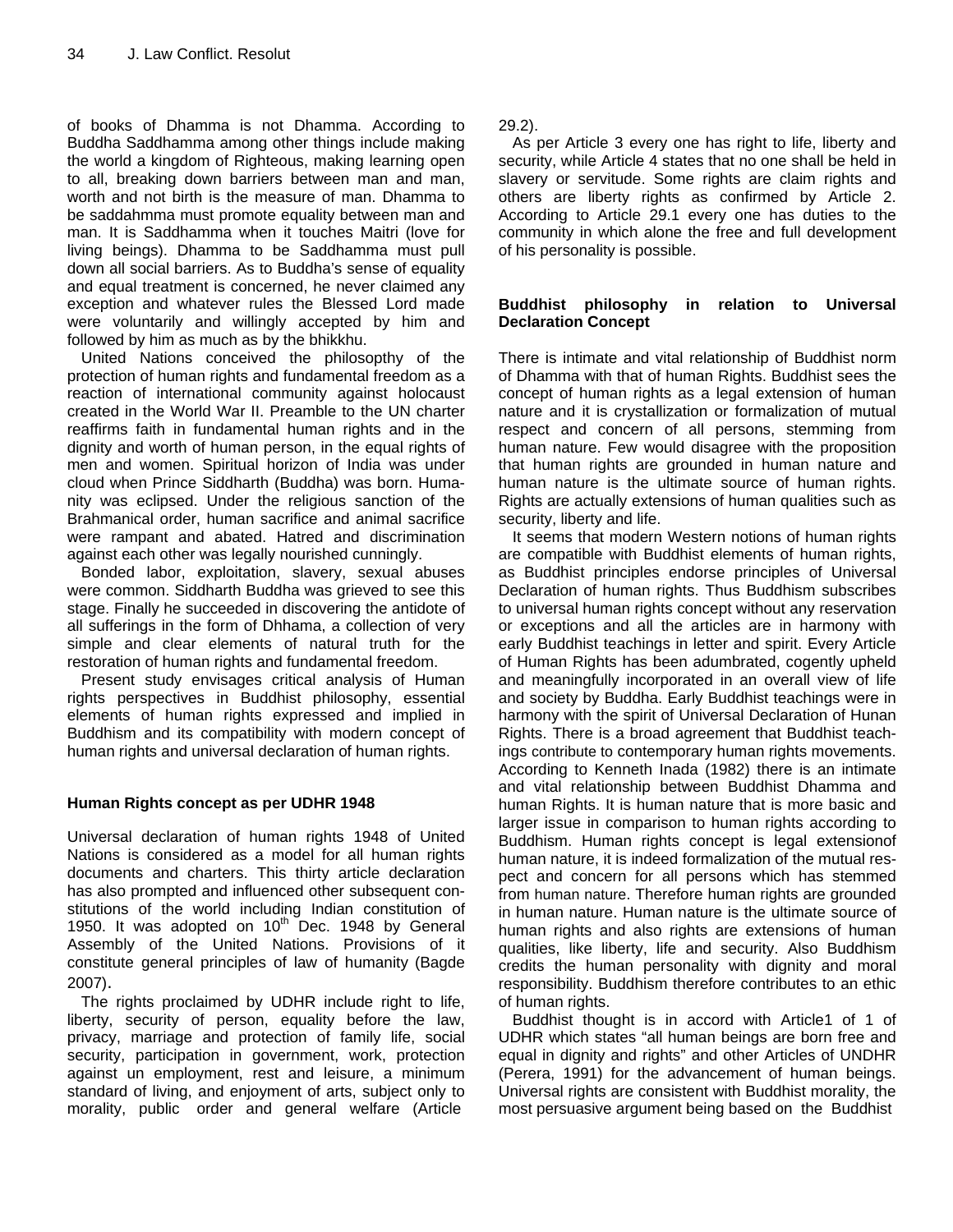notion of compassion for all beings.

Dalai Lama, Buddhist Luminary and Philosopher on account of  $50<sup>th</sup>$  anniversary of UNDHR in1998 appealed that Buddhists must adopt an active approach to reduce suffering by active implementation of peace and human rights, including economic, social and cultural rights. Notions of rights have been derived from ethical principles and there is a clear convergence between Buddhists ethics and modern discussions on human rights. All human beings as per Buddhism are equal, and Buddhist concepts recognize the inherent dignity and the equal and inalienable rights of all human beings. Mane (2006).

Natural rights have been are inalienable, they are not conferred by any judicial or political process nor can they be removed by these or other means. These natural rights of  $17<sup>th</sup>$  and Eighteenth century are the forerunner of the contemporary notion of human rights. The concept of rights is virtually as old as civilization itself. Concept of right is implicit in classical Buddhism. All have reciprocal obligations which can be analyzed into rights and duties. Human rights were originally spoken of as natural rights.

There seems to be nothing in any of the thirty articles of UNDHR to which Buddhism would take exception and they are in harmony with early Buddhist teachings both in letter and in spirit. Every Article of UNDHR even the labor rights to fair wages, leisure and welfare has been adumbrated, cogently upheld and meaningfully incorporated in an overall view of life and society by the Buddha. Hence, Buddhist teachings were in harmony with the spirit of Universal declaration of human Rights.

Unlike the article 2(7) of United Nations (UN) declaration in form of injunction placed for the interference in the domestic affairs of any sovereign state, Buddhism did not prescribe any such limitations. It travelled far and wide beyond Indian frontiers for the protection and restoration of human rights and fundamental freedom of the people of entire world.5 Buddhism was the custodian of human rights and fundamental freedom even before UN and other bodies became the custodians of human rights. Buddhism was the first religion to take active step against slavery, as Buddhist Monks were forbidden to keep slaves. They were also forbidden to accumulate wealth and own private property, forbidden from spiritual enslavement, Buddhism eliminated caste prejudice and hereditary distinctions between man and granted equal rights and equal status to every human being.

Buddhist penology contains the protection of human rights, human dignity and human worth, prescribing punishment but to bring transformation of the offenders' attitude and there is no place to retribution and sadism. The law of Buddha nips crime in the bud and therefore question of denial of human rights and fundamental freedom does not arise. Hence Buddhist Doctrine is supreme in comparison to the doctrine behind UDHR of UN of 1948. Buddhism indeed is supreme law of all laws existed so far in the province of human right protection and fundamental freedom. It transcends beyond the

realm of humans and reaches out to entire realm of beings for their protection. Buddhist doctrine yielded tremendous influence upon the thinking of the civilization that existed twenty five centuries before the birth of UN and UNDHR. It restored human rights and fundamental freedom without the force of legislation but by the compassion or persuasion.

#### **The declaration of parliament of World's Religions**

A Parliament of the World's Religions was held in Chicago in September 1993, with the aim to find out basic moral teachings in most of the religions and to reach a consensus if possible on moral values. Most of the religions in the world were represented in this convention including ethnic and minority groups. This interfaith convention adopted a declaration called Declaration towards a Global Ethic, wherein fundamental moral principles subscribed by all the religions of the world were incorporated. These principles are mostly related to human rights and dignity.

 Buddhist schools namely Theravaada, Mahaayaana, Vairayaana and Zen were party to the discussion and Dalai Lama gave closing address of the convention. Global Ethic states "we make a commitment to respect life and dignity, individuality and diversity, so that every person is treated humanely". Every human being possesses an inalienable and untouchable dignity. Human Rights as construed in the modern era are compatible with Buddhist ethics. Concept of human rights is historically contingent while the teachings of the Buddha are not and certainvalues embodied in the notion of right are better served by the notion of right in the Noble Eight fold Path as Human rights is an extension of human nature. Although there is no specific Sanskrit or Paliterm for the Western notion of rights the concept of rights is implicit in classical Buddhism.

Declaration towards Global Ethic has set out Fundamental moral principles which all religions of the world subscribe. Many of these principles are human Rights principles too. Hence Global Ethic sees the Universal recognition of human rights and dignity by the religions of the world, which is new global order. (Jayatilleke 1975).

#### **Essential elements of Human Rights in Buddhism**

Everyone has a role to play in sustaining and promoting social justice and orderliness. These rules are explained by Buddha very clearly as reciprocal duties with regard to parents and children, teachers and pupils, husband and wife, friends, relatives and neighbors, employer and employee, clergy and laity and no one has been left out. The duties are considered as sacred duties which create a just peaceful and harmonious society. Dharma therefore denotes not only what one is due to do but also what is due to one.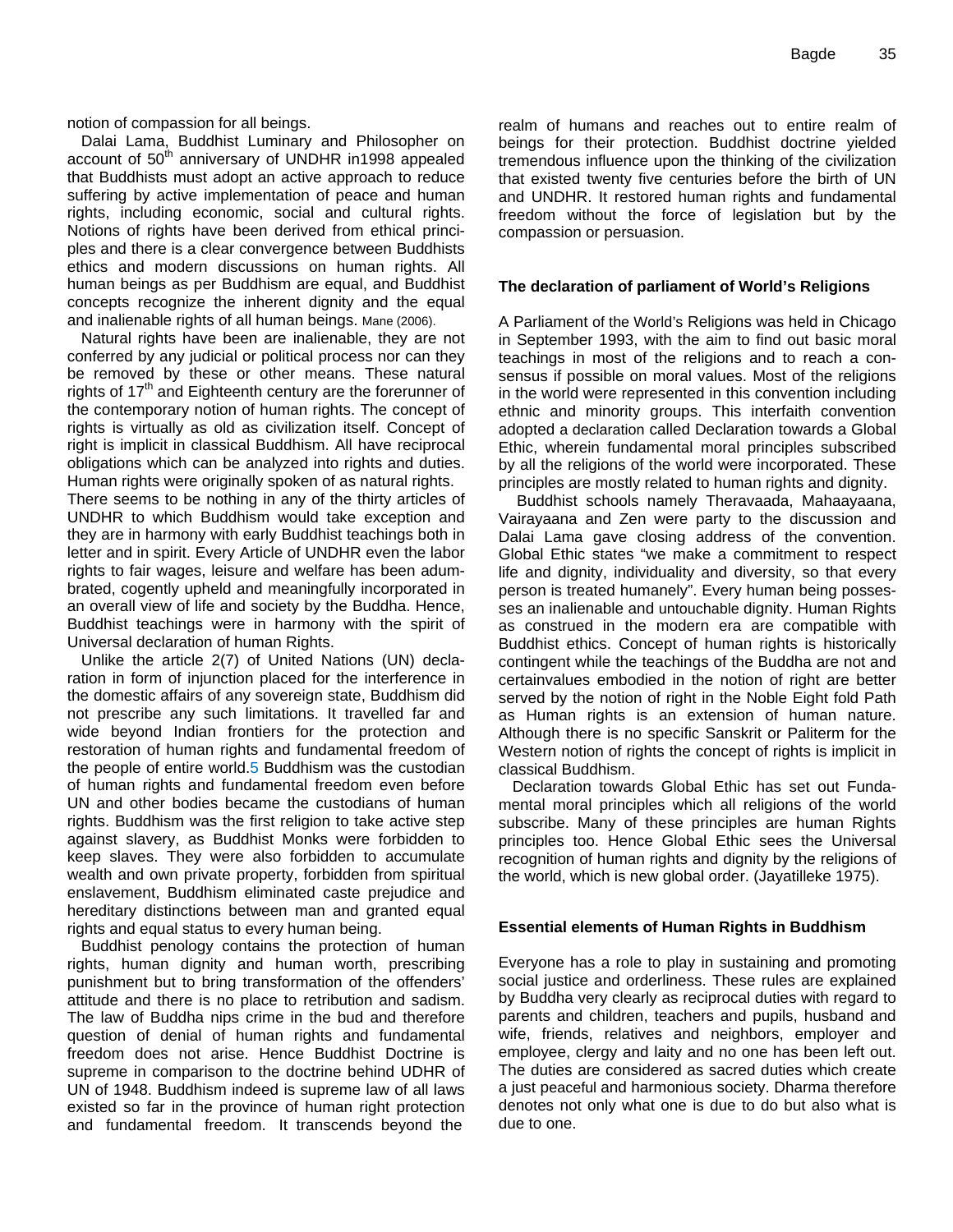Thus, it indicates duty and subsequent or correlative right of the person in Buddhism. Concept of rights is not alien to Buddhist philosophy. It is implied. All have duties in form of reciprocal obligations that could be analyzed as rights and duties. Dharma of Buddhism determines duties expressly and rights are implied in nature. A husband has a duty to support his wife, while wives have right to be maintained.This is also the case with respect to other civilizations, cultures and religions including Roman law. Duties of one correspond to the entitlements of rights of others. While king or political authority is to dispense justice impartially, citizens may be said to have a right to just and impartial treatment before the law. Therefore notion of a right is very much there in Buddhism. A right useful concept which provides justice, its correlative duty provides another.

Buddhism originated in caste based society. As per doctrine of Buddhism, there is no self, means all are equal in most profound sense. Similar to Christian doctrine that all men are created equal, Buddhism doctrine provides ground for natural rights, except incarnation ofthis concept in express terminology.

According to Dr. Ambedkar, religion based on God and caste system is not a religion. It creates love for God and hate for man. The religion necessarily must have four ingredients viz. liberty, equality, fraternity and morality. If these elements are absent in any religion, that religion cannot be a religion. In the Dhamma of Buddha all these elements are present. It is worth and not the birth that determines the status of man. Dr. Ambedkar has consciously embraced Buddhism, attracted by its doctrine of social and spiritual equality. According to great Scientist Albert Einstein Buddhism have characteristics of what would be expected in a cosmic religion for the future, it transcends a personal god, avoids dogmas and theology, it covers both the natural and spiritual characteristics. If there is any religion that could cope with scientific needs, it would be Buddhism.

Buddhist view of reciprocal obligations or duties can be seen as an embryonic form of rights or as preconditions for rights in the modern Western sense. Duties and rights are correlative and reciprocal. Buddhism is as such committed to the cause of human rights. Many of the rights and liberties spelt out in human Rights charters are present in either expressed or implied form in moral teachings of Buddha. Also theprohibitions of Buddhism coincide with those of the various human rights manifestoes, which may be regarded as translation of religious percepts into the language of rights. Percepts are however in form of duties that arise from dharma. Since duties have their correlative in rights, percepts seek to promote them. Person who has right has a benefit, which is either a claim or a liberty. As per percepts right holder is one who suffers from the breach of Dharmic duty. In this terminology the victim has a right to life while the aggressor has a duty to respect it. Five percepts in

Buddhism are fundamental principles for promoting and perpetuating human welfare, peace and justice in form of fivefold disciplinary code for man to maintain justice in society.

An apparent difference between the moral teachings of Buddhism and human rights, charters is one form rather than substance. Human Rights can be extrapolated from Buddhist moral teachings. Resultantly a direct translation of the first four percepts yields right to life, a right not to have one's property stolen, a right to fidelity in marriage and a right not to be lied to. Similarly a right not to be held in slavery is implicit in prohibition on trade in living beings. These rights are the extrapolation of what is due under dharma and they have not been imported in to Buddhism but were implicitly present.

The necessary basis of doctrine of human rights has been set out in the third and fourth noble truths of Buddhism. Hence doctrine of human rights is present in Buddhist philosophy and itis legitimate to speak of both rights and human rights in Buddhism. Modern doctrines of human rights are in harmony with the moral values of classical Buddhism. Human good is the preoccupation of both modern ideas of human rights and philosophies of religions including Buddhism.

There is a broad agreement that Buddhist teachings can make potential contribution to an ethic of human rights. Human rights as construed in the modern west are compatible with Buddhist ethics. It seems that Buddhism is committed to the cause of human rights. In Buddhism as well as western languages for right, equivalent word in pali is uju (or ujju) meaning straight, direct, straight forward, honest, although there is no word in Sanskrit or pali which conveys the idea of right or rights understood as a subjective entitlement. In African tribal regimes of law, right and duty are usually covered by the single word derived from the form normally translated as ought. Hence it seems concept of a right may exist to where a word for it does not. In Buddhism dharma determines what is right and just in all contexts and from all perspectives. In Buddhism duties are sacred and reciprocal. A duty of one corresponds to the entitlements or rights of others. It means notion of right is present in classical Buddhism. Buddhism endorses the universal declaration of human rights and the Articles are in harmony with early Buddhist teachings both in letter and spirit.

An intimate and vital relationship of the Buddhist norm or Dhamma is there with that of human rights. In Buddhism human rights issue is ancillary to the larger or more basic issue of human nature and the concept of human rights is a legal extension of human nature. It is crystallization and formalization of the mutual respect and concern of all persons, stemming from human nature and hence human rights are grounded in human nature.

The right to life is clearly fundamental since it is the condition for the enjoyment of all other rights and freedom. The right to liberty and security of person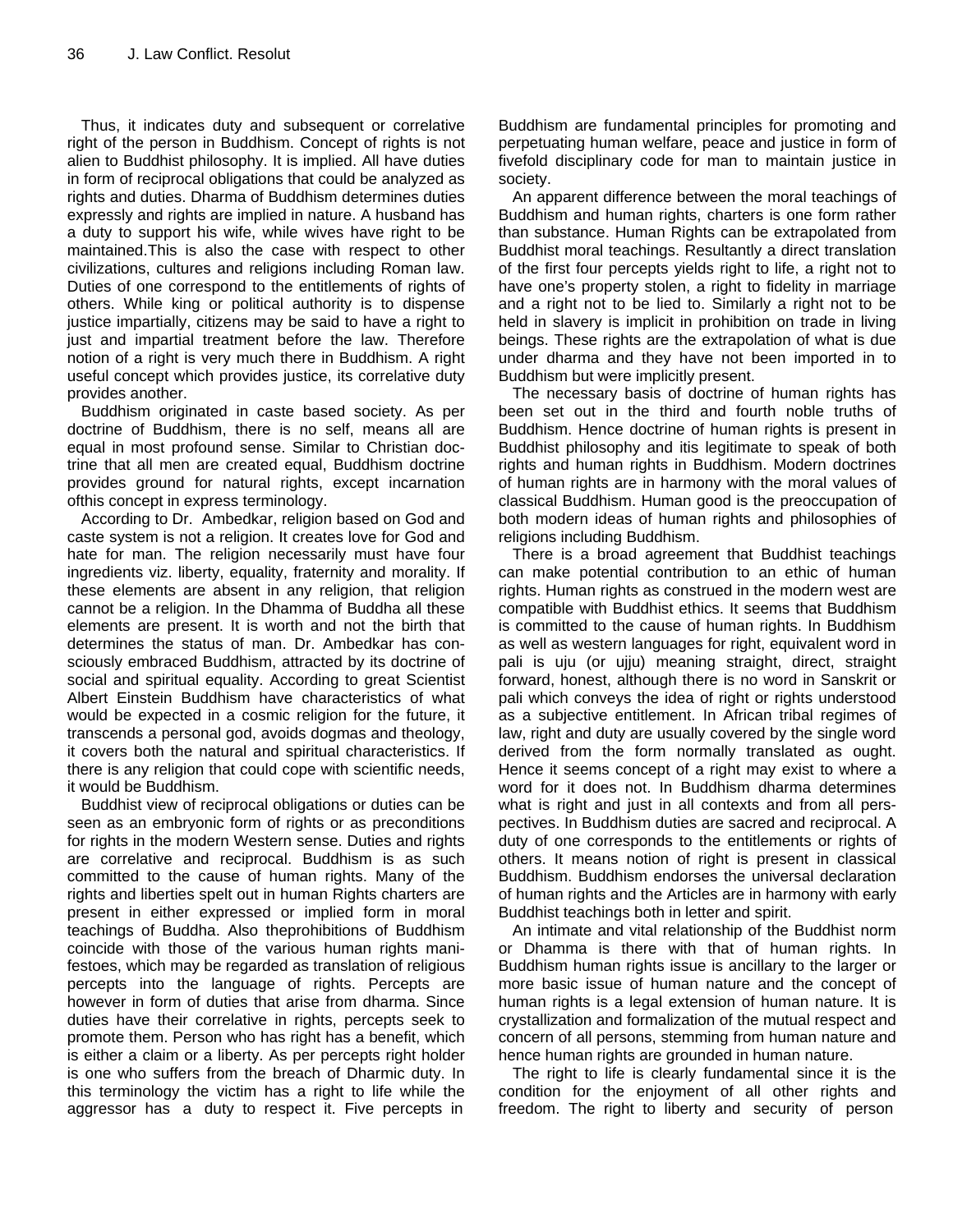(Article- 3) is also basic to any understanding of human good as also slavery (Article -4), torture (Article -5) and the denial of right before the law (Article -6). Article -3 that no one shall be held in slavery is clearly implied in Article- 2. Thus, many of the thirty articles of UNDHR articulate the practical implication of a relatively small number of fundamental rights and freedom which are the basis of common good, human nature and its fulfillment, while Buddhism provides one view of human nature and its fulfillment. Similarly freedom of religion (Article-18) is vital to Buddhist vision. Human rights is an area in which religion have a legitimate and vital sake, and various human rights manifestos may be regarded as a translation of religious percepts into the language of rights. In this declaration lie enshrined certain values and norms emphasized by the major religions of the world.

Buddha started his mission of rebuilding the unjust social order on the pillars of love, compassion, maîtree, karuna, character, equality and brotherhood. Thus the foundation of Buddhism is based on human values, natural justice and equality. Contrary to the doctrine of inequality of Brahmanism, Buddha propounded the doctrine of equality, liberty and universal brotherhood. Buddha even recognized women's right to education and sociopolitical activity (Anand 2002). Buddha and Buddhism not only successfully revolted against the institution of caste but also provided an alternate way of life culture which is based on equality (Ambedkar 1999). Commenting on genesis of injustice and socioeconomic inequality in the Hindu social order Dr Ambedkar observed that men are borne equal is a doctrine repugnant to this social order as it does not admit the principle of equality and graded inequality is a fundamental principle. It recognizes slavery as a legal institution. Graded inequality has been in force in the economic life too. The first shall never become the last, not shall the last ever become the first.

This social order of inequality has been reversed in Buddhistsocial order. Buddha Dhamma has in it both hope as well as purpose. Its purpose is to remove Avijja means ignorance of the existence of suffering. There is hope in it because it shows the way to put an end to human sufferings. Twenty two vows administered by Dr. Ambedkar at the time of conversion to Buddhism in Nagpur, 1956 subscribe to believe in the principle that all human beings are equal and to endeavor to establish equality and he firmly believed that only Buddhism is Saddhamma. In fact it was not a conversion but liberation of Buddhists from Hinduism which was imposed upon them forcibly. The untouchables of today were the Buddhists of the ancient past because as per Dr. Ambedkar, conversion was their return to original faith to which they belonged in the ancient past. Atta Deepa Bhava of human society is the essence of whole teaching of Buddha, means be the light unto yourself. One's action is responsible for everything. In man's action lies his

salvation. Dr. Babasaheb Ambedkar piloted the constitution of India and therein enshrined the principles of liberty, equality, fraternity and secularism. The very source of these principles for Dr. Ambedkar was the Dhamma of Buddha. Buddha Dhamma has been interpreted by Dr. Ambedkar in his true perspective as original and not reinterpreted.

The foundation of the Buddha Dhamma in Dr. Ambedkars view is man and the (right) relation of man to man in his life on the earth. Dhamma of Buddha is for removal of the sufferings and ignorance of the people. Dhamma of Buddha is morality and morality is Dhamma. One must practice virtues that must be accompanied by Prajna (understanding), and intelligence. Prajna must be accompanied with Karuna (compassion) and every act of Paramita (perfection) must be tested by PrajnaParamita (wisdom), consciousness of what is right and what wrong conduct is and there must be Sila (character) and Prajna for a man,Maitri(friendship) must be accompanied for the human beings and also for all living beings. The character of human society is also emphasized by Buddha through five percepts (Panchasila) which expects refraining from injuring, taking that which is not given, sexual immorality, lying and drunkenness. Buddhist monks are teachers in the society. Each monk of the Sangha had an equal right and dignity to vote for or against any activity pertaining to the order. This democracy was blossomed and borne fruits in Indian soil while it was still seedling in Greek.

A new approach with regard to human rights and Doctrine of Ahimsa (not harming) has been discussed by Byrne (2006) from an environmental perspective which is an exploration of the modern phenomenon of environmental Buddhism and the ethics related to the Doctrine of Ahimsa. Societies, cultures and even religious ideas must be capable of evolving and keeping pace to remain relevant for the modern era. In some cases, however, such evolution of fundamentals may reverse a principle into its opposite as seen in modern Buddhism. For instance killing one species to protect another in the name of conservation, an environmentalism may cross the Buddhism boundaries.

### **CONCLUSION**

Human rights elements are incorporated in teachings of Buddhism extensively. It is a matter of understanding those various elements.

Duties have been expressed more prominently in Buddhism, while Corresponding rights are implied therein rather than expressed. Duties have been expressly included in Indian Constitution by Article-51A part IVA by 42<sup>nd</sup> constitution Amendment Act 1975 and Human Rights have been included under fundamental Rights part III of the Indian constitution.Besides Human rights, duties